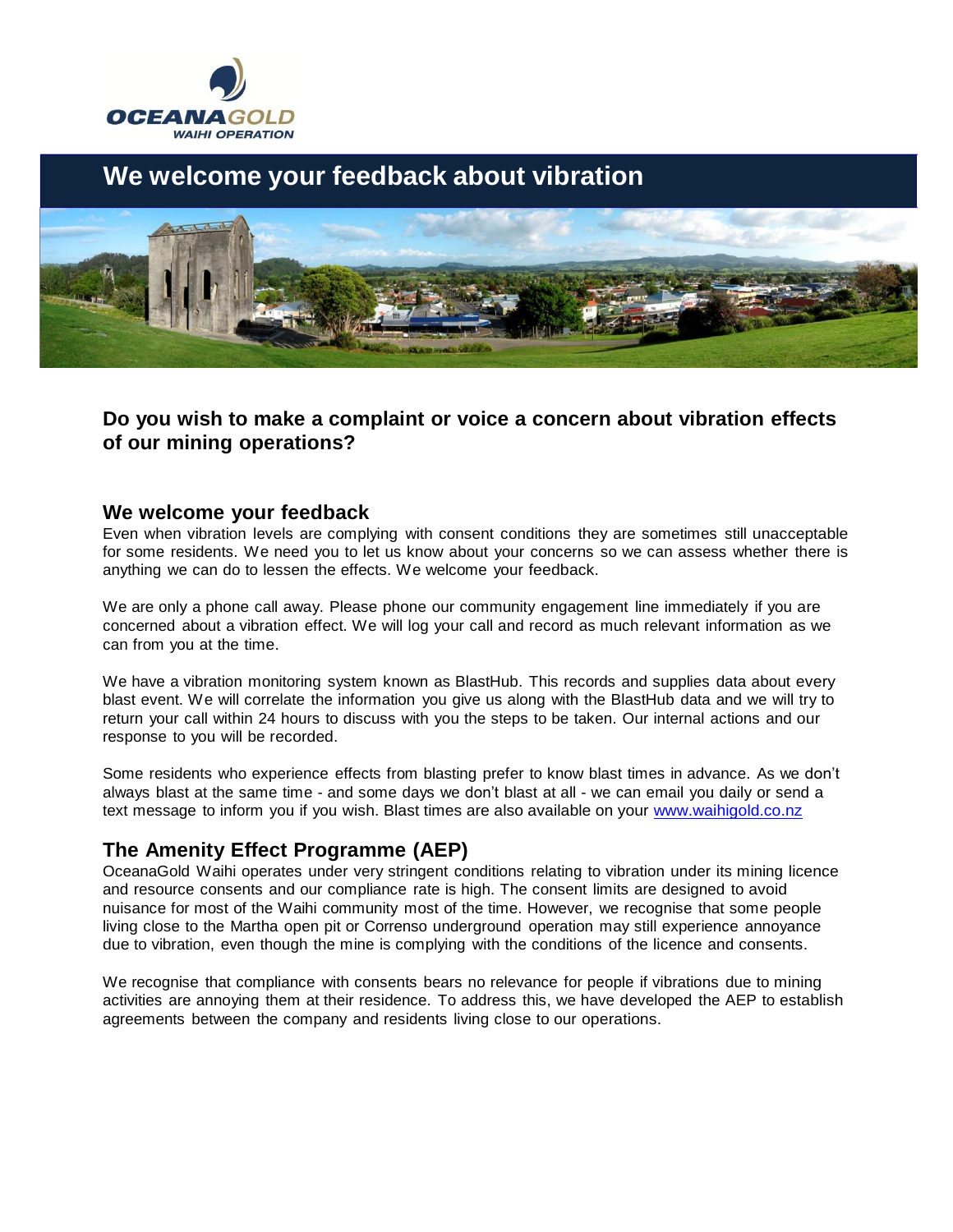Participants who live within defined areas receive an initial one-off payment and a payment for each occasion a vibration effect over a set level occurs at their property. The set level is well below consent compliance limits. The payments are made every six months and are based on actual effects measured by our monitoring equipment during the previous six months.

### **BRANZ surveys**

We acknowledge that human sensitivity to vibration differs from person to person and vibration levels experienced within a building can be greatly influenced by its construction, building materials, ground conditions and many other factors.

The Building Research Association of New Zealand (BRANZ) is an independent and impartial research, testing, consulting and information company that carries out engineer's surveys on private dwellings. In some circumstances we may offer you the option of a BRANZ survey to assess your home and identify base line data to use as a benchmark.

#### **What if there is no resolution? What is the next step?**

The regulatory authority responsible for blasting and vibration matters is Hauraki District Council (HDC). The HDC Manager of Planning and Environmental Services is the person to contact if you are not satisfied with the actions of OceanaGold Waihi to work towards resolving your grievance.

The CLO and/or senior management personnel may meet with you and HDC to discuss the issue and how it may be resolved. If the parties cannot agree on a resolution, the matter will be referred to mediation.

It is the function and responsibility of HDC's Manager, Planning and Environmental Services to facilitate the appointment of a mediator, venue and time agreeable to both parties.

## **Vibration monitoring in Waihi**

We use BlastHub to manage vibration monitoring and blast design at our operations. BlastHub is a stateof-the-art data management system that records and maintains accurate information from several individual vibration monitoring stations, each with its own processor and recording capabilities.

Monitoring stations are active during our blast times. When vibration levels exceed a set level the monitors are triggered. This is linked to a central computer at our office which downloads and stores data from each blast event. This computer is in turn linked to a database computer in Brisbane where the information is stored and analysed by specialist consultants.

Blast results are sent via email to relevant staff at HDC and various users at OceanaGold as well as the vibration consultants. Data is processed and made available on the BlastHub web site, accessible to authorised users via a password. Quarterly summary reports are submitted to HDC in accordance with consent conditions. A demonstration sample of BlastHub can be accessed via the web site [www.blasthub.com. E](http://www.blasthub.com/)xceedences are required to be investigated in more detail and a response from the mining department recorded as to what mitigation action is planned. A written explanation is then provided to HDC.

Regular reports to HDC are available on request.

## **Background information about vibration**

Explosives are used to break rock into sizes that can be dug and transported. The blasts cause vibrations that travel through the ground away from the blast, like ripples when a stone is thrown into a pond.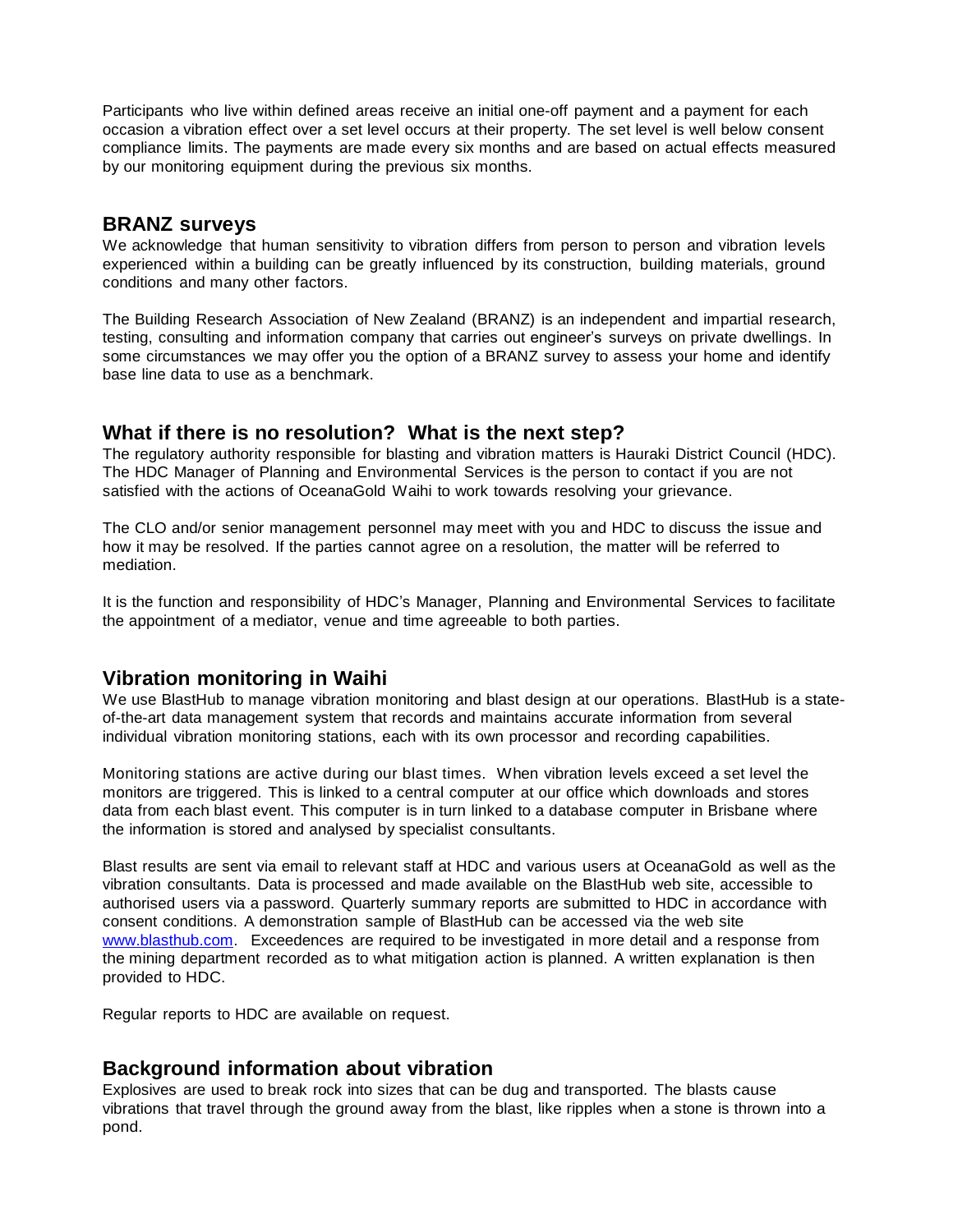The amount of vibration is measured in millimetres of movement per second (mm/s). The maximum blast vibration levels permitted are specified in the consent conditions. The consent limits are as low as any known international blast vibration standards and lower than most. As a comparison, the New Zealand building code standard is up to 21mm/s.

Fixed monitoring stations are located at strategic sites. Mobile vibration monitors are also used to collect additional data at residents' properties. Vibration energy spreads out as it travels through the ground, causing the vibration level to diminish with distance away from the source.

Humans are sensitive to vibration and can detect levels as low as 0.15mm/s, although it is difficult to distinguish between different intensities. How they notice and respond to vibration varies greatly from person to person. In general, humans are most sensitive to low-frequency vibration. Unlike earthquakes, which produce vibration at very low frequencies and have a high potential for structural damage, most construction and blasting vibration is in the mid to upper-frequency range and therefore has a lower potential for structural damage.

Levels set by the consent conditions acknowledge degrees of personal comfort and are set well below the levels known to cause either superficial damage, such as cracking of plaster, or structural damage to any of the building elements.

**The OceanaGold Waihi community engagement line is available 24 hours a day, seven days a week. Call 0800 WAIHIGOLD (0800 924 444)**